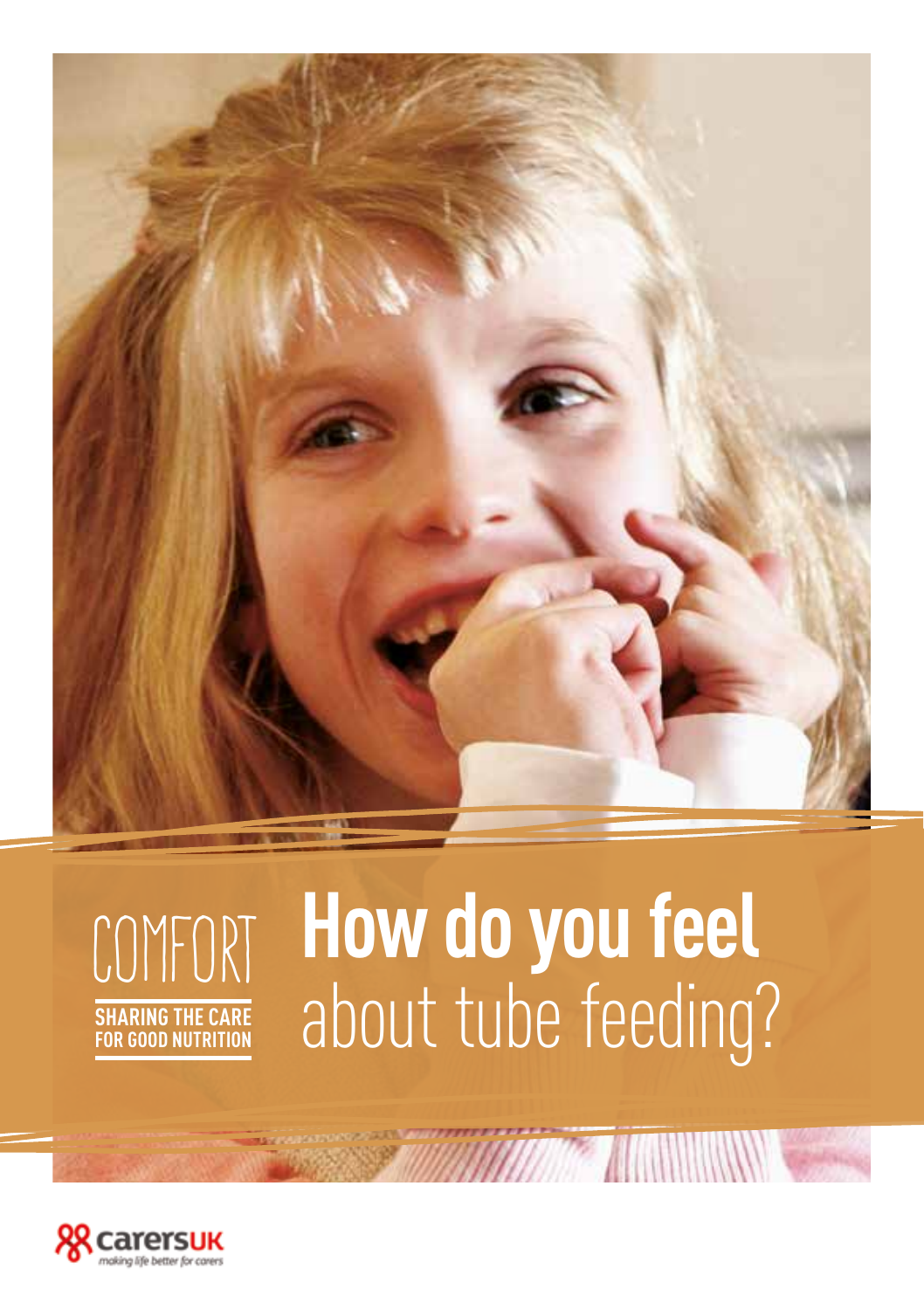# Feeding the special relationship between **parent and child**

**From birth, the act of feeding and caring for a child creates a strong and unconditional bond between you that is the foundation of a life-long relationship.**

As you come to know and understand the needs of your child, you are driven to do everything possible to provide him or her with the very best, in particular ensuring that your child gets the nutrition required for good health.

### *"Feeding is not just a form of food, it's a way of life for me. It's a way of bonding with my child."*

The enjoyment you gain from spending time together, along with the natural instinct to do anything to help your child usually means that nothing is too much trouble; however, most parents experience frustrations with feeding their children at some time.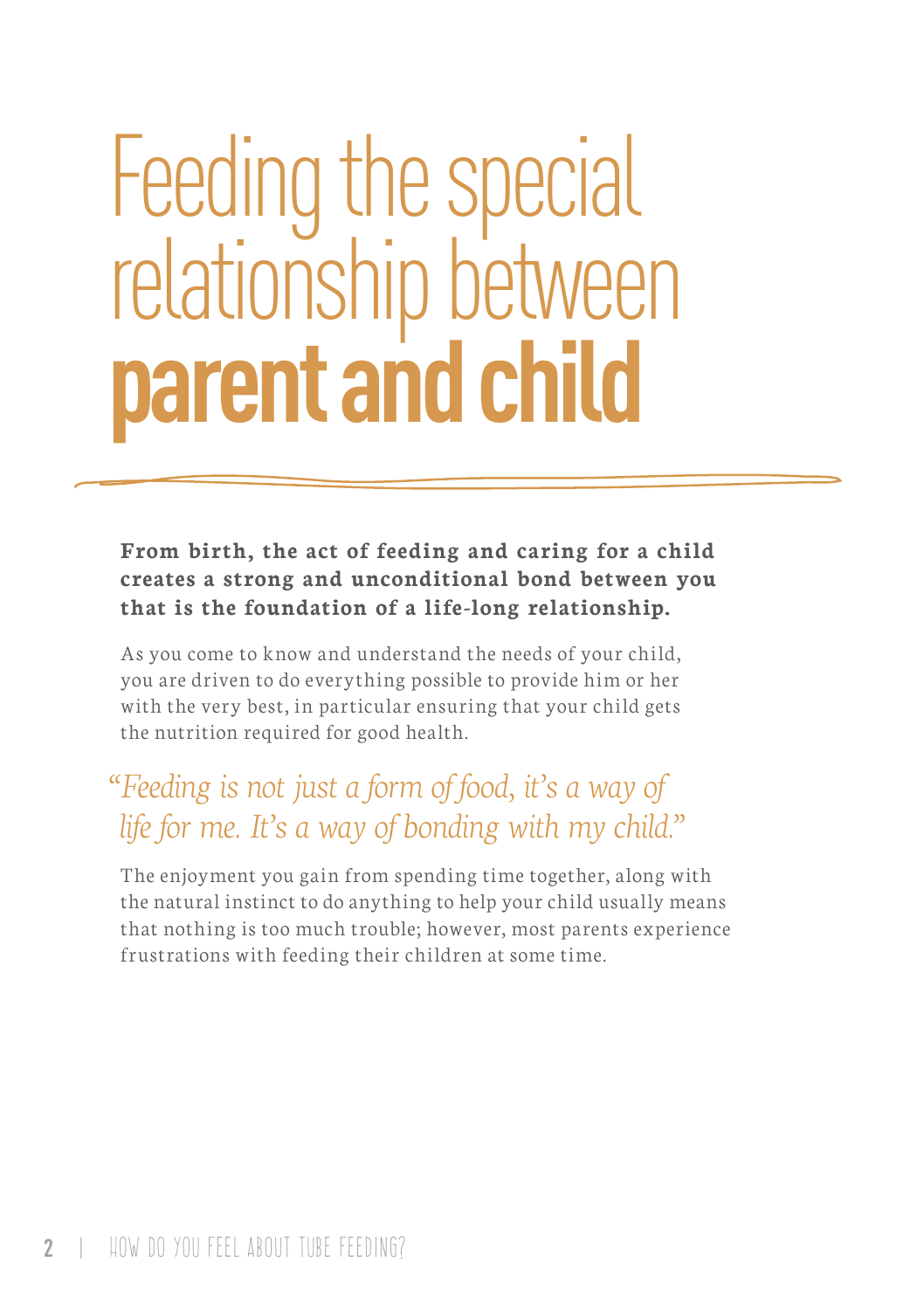Seeing your child struggling to swallow or chew, or having problems with reflux or other eating difficulties, though, can be very hard and extremely upsetting. A natural response in this situation is to feel that you could be doing more at feeding time, and as a result try even harder to ensure your child is getting everything they need to grow and be happy.



*"I thought I was doing something wrong. I tried everything, I fed him more times a day, in a different position, in a different environment. I tried everything, what had I done or not done? "*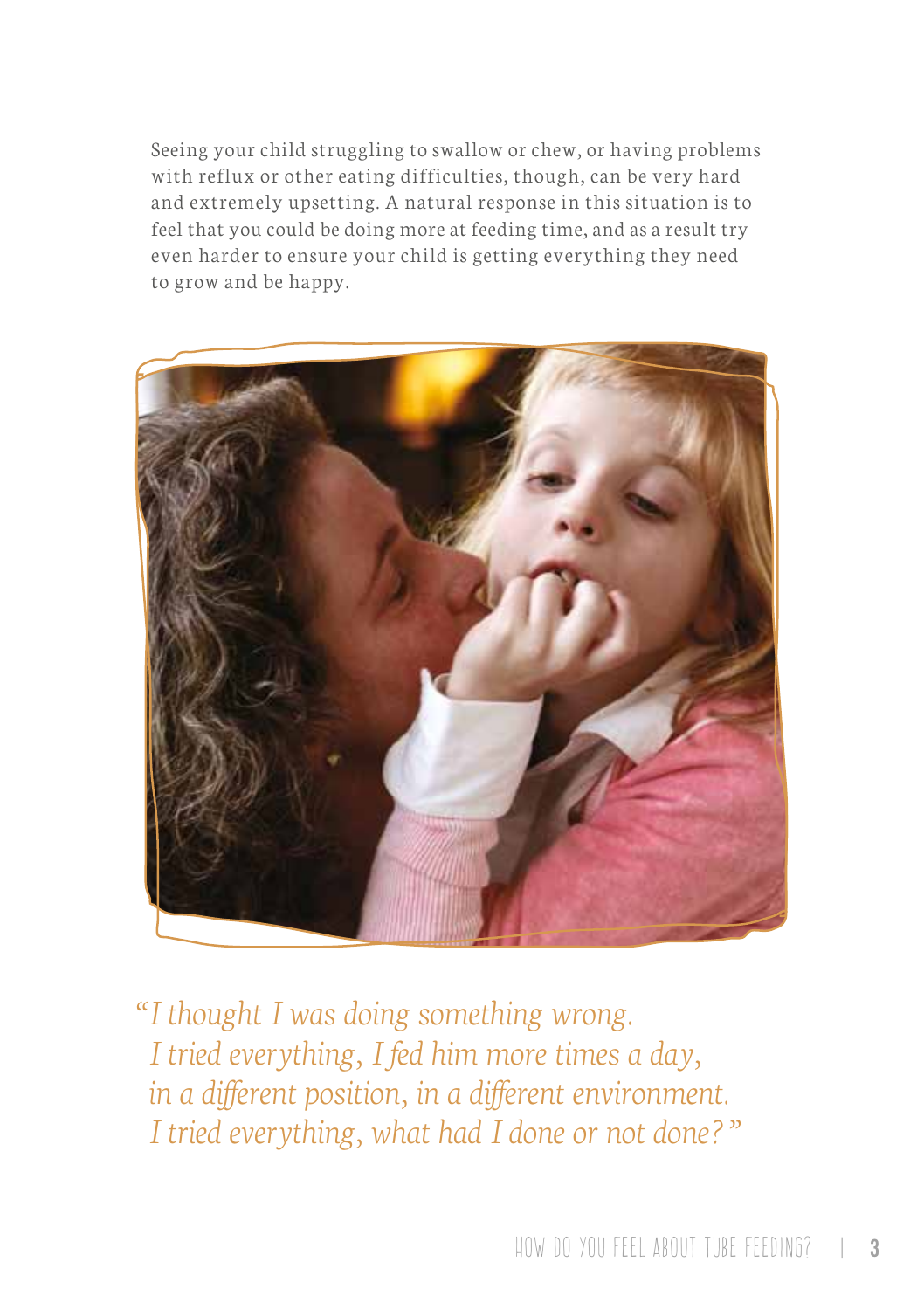**As a parent, you are aware of any small changes in your child's behaviour. You will soon notice, for example, if he or she is more tired than normal, or perhaps is not as happy as usual.**

It is quite understandable in these situations for you to feel worried and concerned about your child's health and wellbeing. Similarly, it would not be surprising if you felt a little helpless if, despite doing everything you can when it comes to feeding in particular, your child's condition does not seem to change.

*"When I noticed my child becoming more thin, pale and weak, I cannot tell you how difficult this was for me as a mother. Not being able to feed your child or even to comfort him, together with not knowing exactly how to help him was really hard to manage."* 

This is, of course, another source of frustration that can make you feel worried about what needs to be done next, with the additional anxiety that your child might be suffering in some way.

Most parents will share these concerns and frustrations with a family member, close friend or other parent experiencing the same difficulties as you or a healthcare professional, who in turn has probably given you tips, advice and emotional support at this difficult time.

They also may have suggested that you think about tube feeding for your child. Although you might think that it is not necessary, tube feeding is an option that is sometimes raised when feeding through the mouth becomes too difficult and the body requires more nutrients.

This booklet has been put together because many parents with concerns about starting tube feeding for their child have asked for more support, advice and reading material after discussions with their child's doctor or dietitian.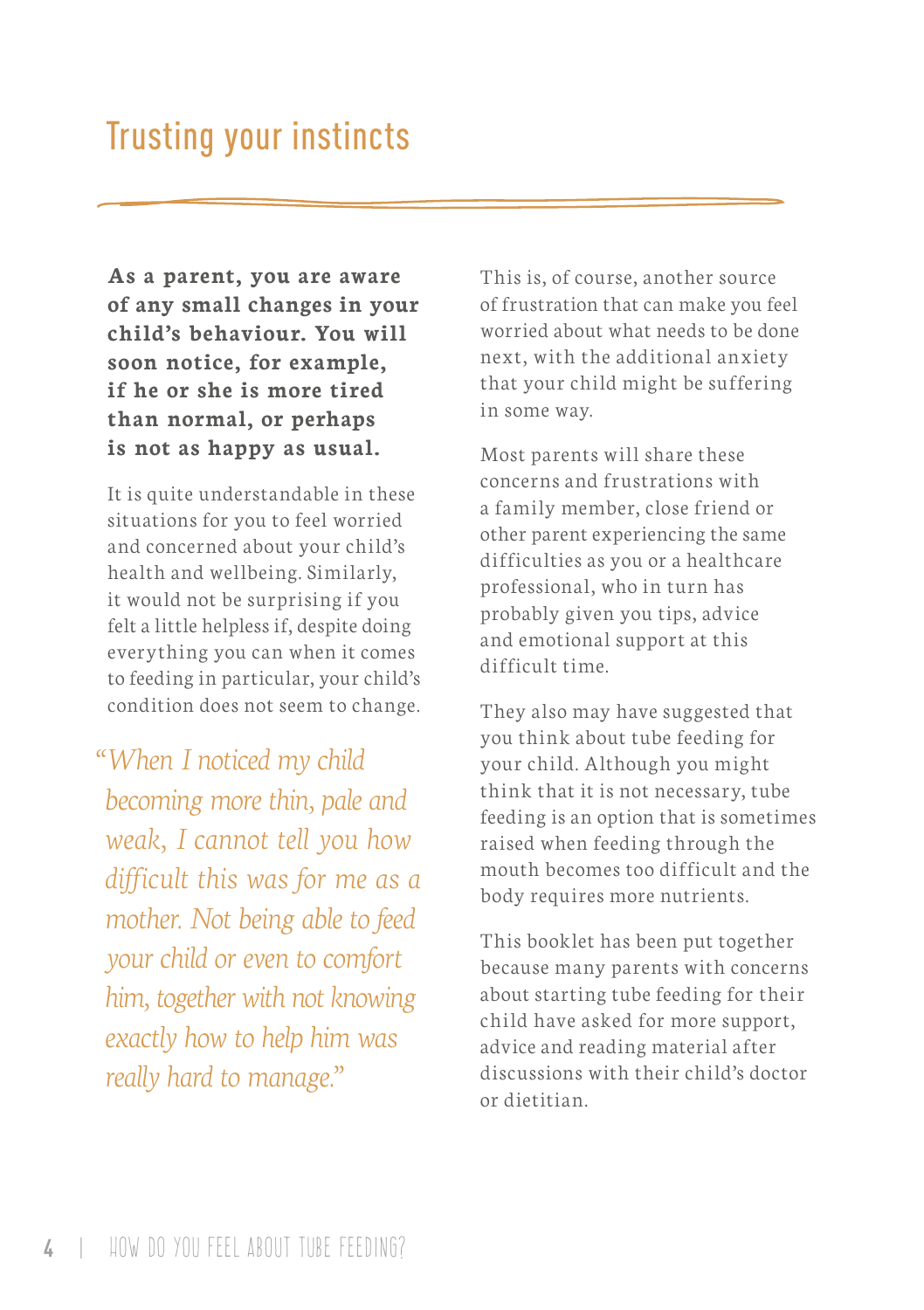

# Questions to consider when assessing your child's needs

| <b>Key questions</b>                            | <b>Red flags</b>                                                                 |  |  |
|-------------------------------------------------|----------------------------------------------------------------------------------|--|--|
| How long does it take<br>to feed your child?    | More than 30 minutes,<br>on a regular basis                                      |  |  |
| Are meal times stressful<br>to child or parent? | Yes, if one or other, or both                                                    |  |  |
| Is your child gaining<br>weight adequately?     | Lack of weight gain over 2-3<br>months in a young child, not<br>just weight loss |  |  |
| Are there signs of<br>respiratory problems?     | Increased congestion at meal times,<br>'gurgly' voice, respiratory illnesses     |  |  |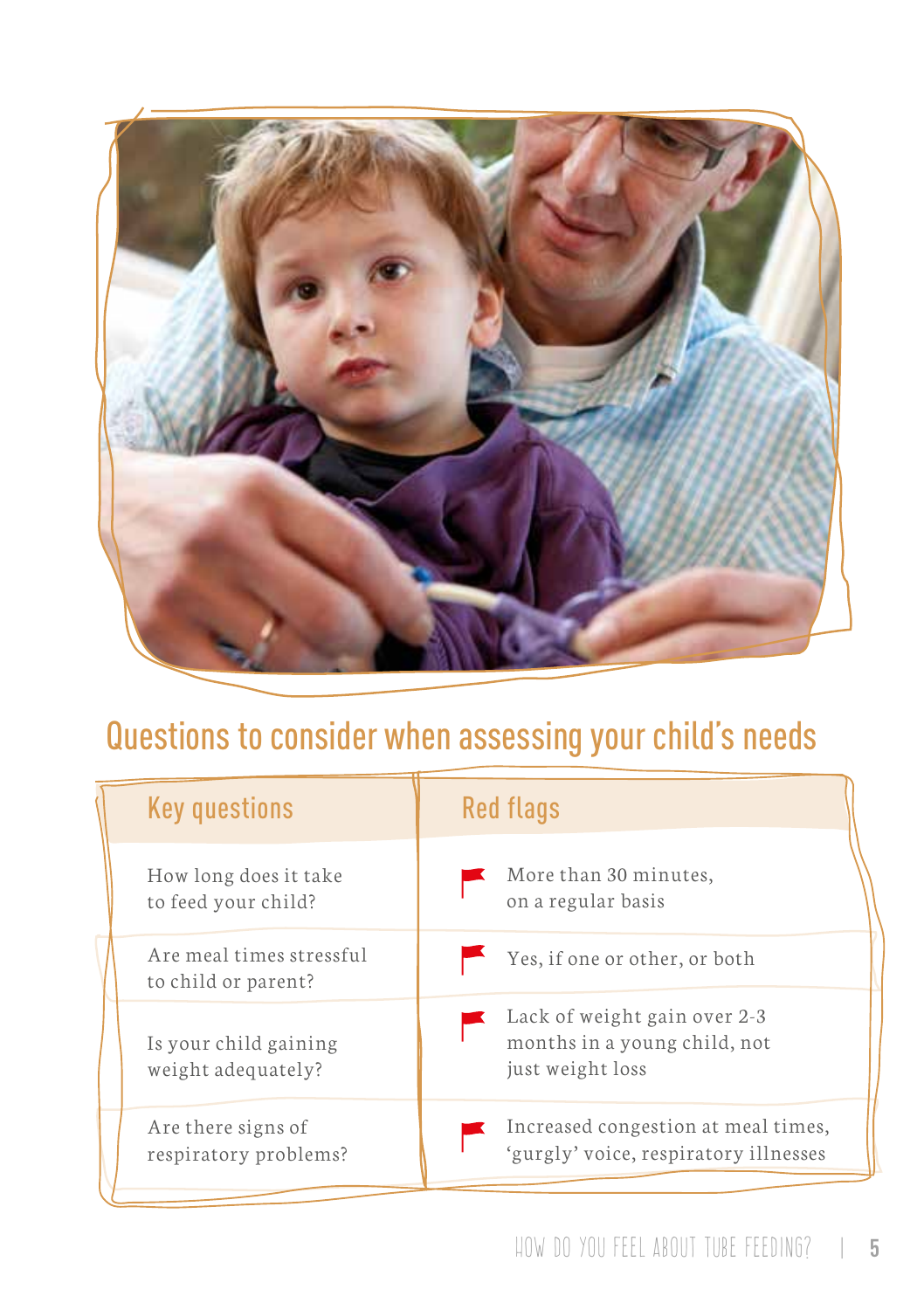### Understanding your emotions at this time

**The thought of introducing tube feeding for your child may cause you sadness at the thought of possibly losing the special relationship you have with your child, and concern that you may be depriving him or her of the enjoyment of different foods. You many also feel guilty about putting your child through more hospital visits.**

# *"I just want to put the smile back on his face."*

It may help you to know that many parents have had these same feelings when their child's doctor or dietitian has suggested tube feeding.

Another fear you may share with other parents concerns the strain that may be put on the rest of the family.

All of these emotions are completely normal and quite understandable. Although tube feeding might seem to be the end of your special relationship with your child right now, it may in fact be a new beginning: allowing tube feeding to overcome the feeding difficulties that your child was experiencing may help you to continue to enjoy mealtimes with your child again.

The decision to start tube feeding is not necessarily straightforward and can be hard. The challenges that you and your child have already faced, however, will help to prepare you for the next step. Taking the decision to introduce tube feeding should not prevent you from continuing to share moments together and enjoying each other's company, including at meal times.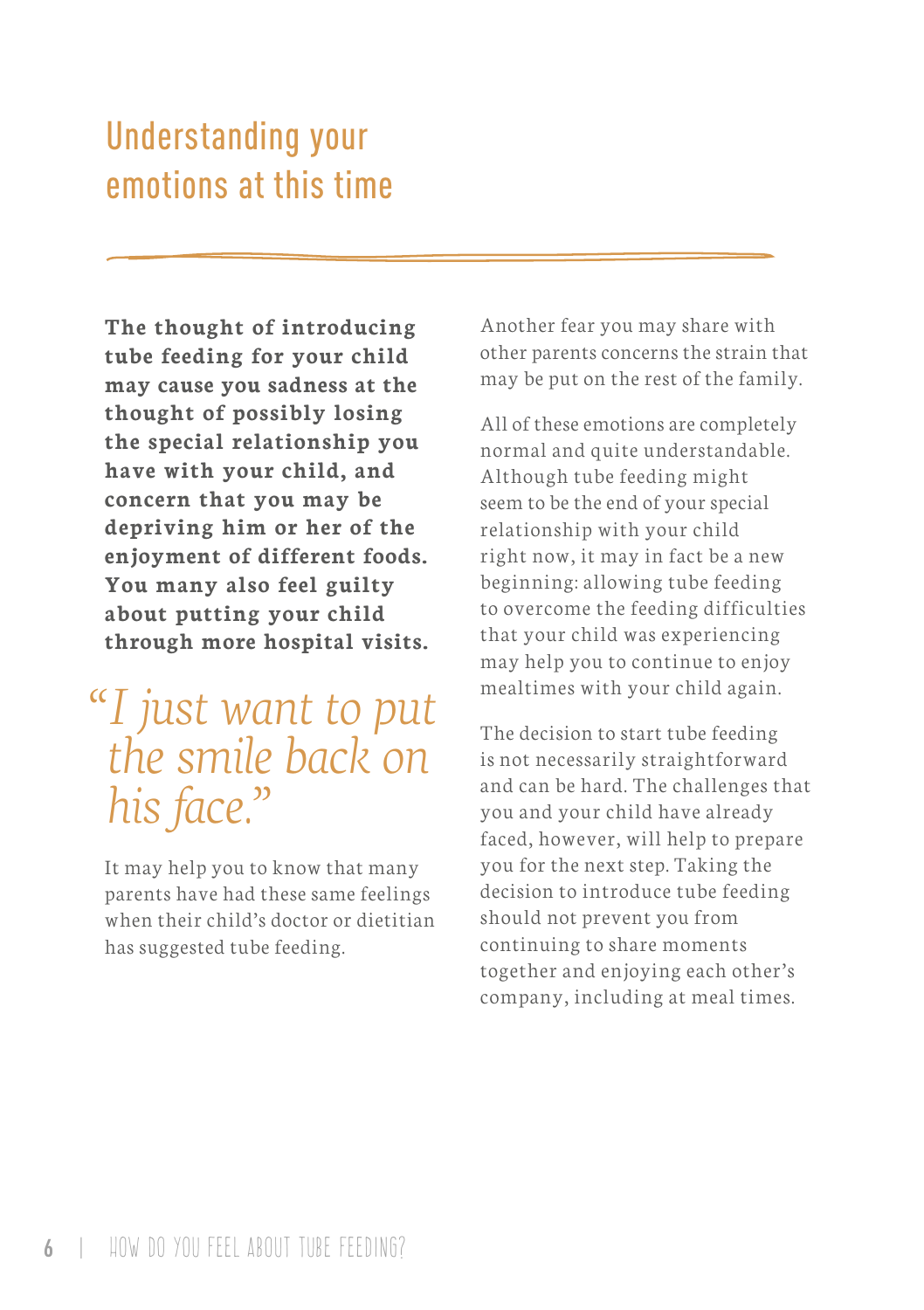

*"He can do so many little things that show us that he loves us and he is happy... he has the best giggle ever."*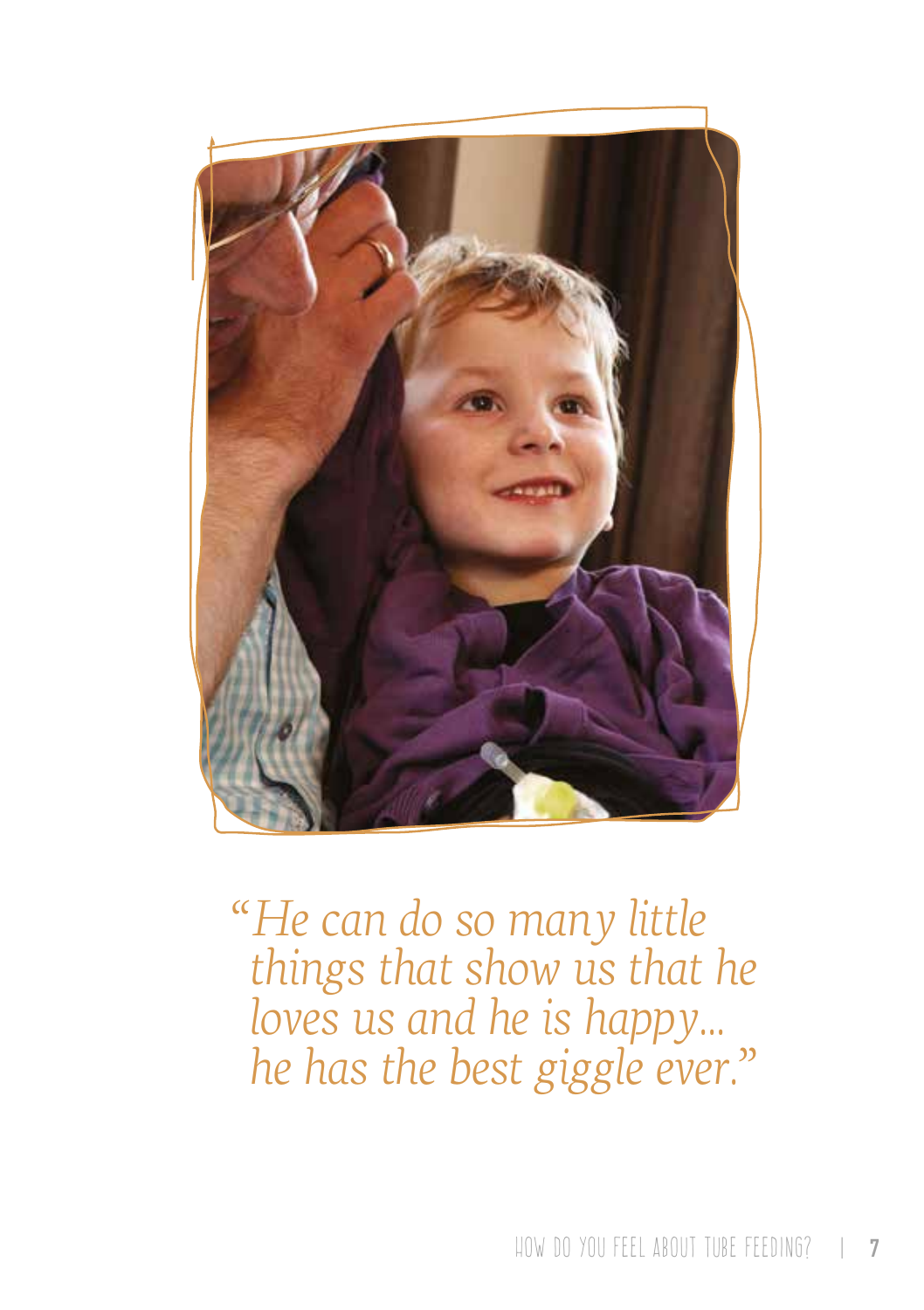### Other parents' stories about starting tube feeding

**The following (adapted from Kids with Tubes News) are stories from parents who have been in the same situation that you are now in and who have experienced the same worries and emotions about their children's welfare.**

## *May's story*

*"We agonised about whether or not to go ahead with the feeding tube, it sounded so invasive and scary. The doctor talked to us patiently, and finally we decided to go ahead with it. May was 7 months old, and weighed just under 9 pounds.*

*May gained weight well with the tube. In the first month, she gained 2 pounds. After a few months, she hit the growth chart for the first time.*

*Getting used to it was hard to start with, but the medical implications of weight gain and full nutrition were obvious."*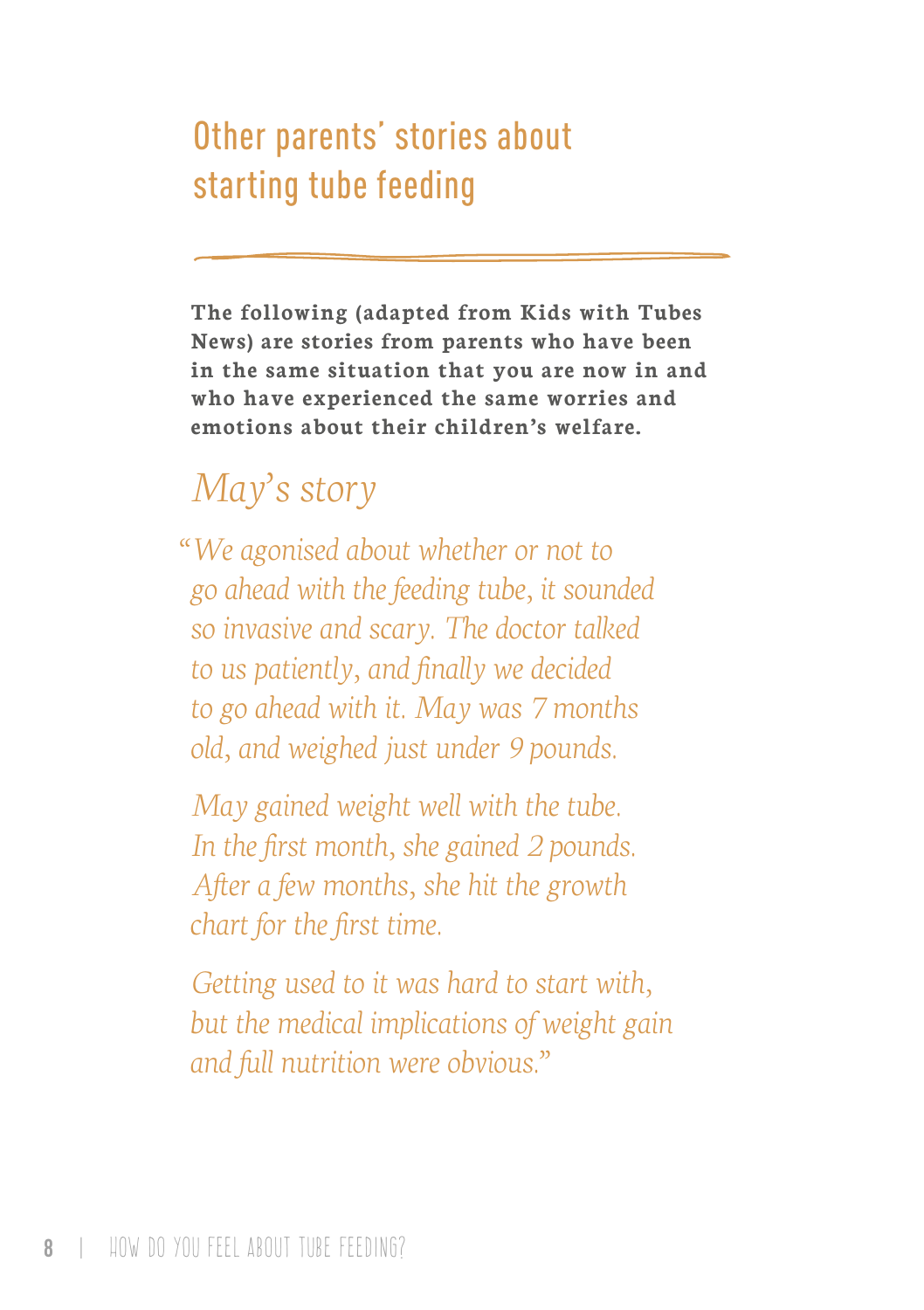# *Jessica's story*

*"We were at a crossroad. The decision to start tube feeding seemed so obvious but we were still reluctant, we were not happy about it. We tried everything to avoid this step, part of me felt like a failure.*

*Although we were not happy about this decision we knew it was the right thing to do. Jessica had to have the calories in order to grow, and we could no longer watch her get dehydrated with each illness. We didn't want our child to be different. We didn't want our child to experience any pain, physical or emotional. So after talking with the doctors, and being assured that Jessica would still be able to lead an active life, we decided to have the tube placed.*

*I can honestly say that this was the best thing we could have done for Jessica. She has gained weight steadily. After a year I can also say how difficult it was to make the decision. There were times I was mad. There were times I wept at night for my daughter. There were times I felt guilty because all in all we are blessed with a relatively healthy and happy child."*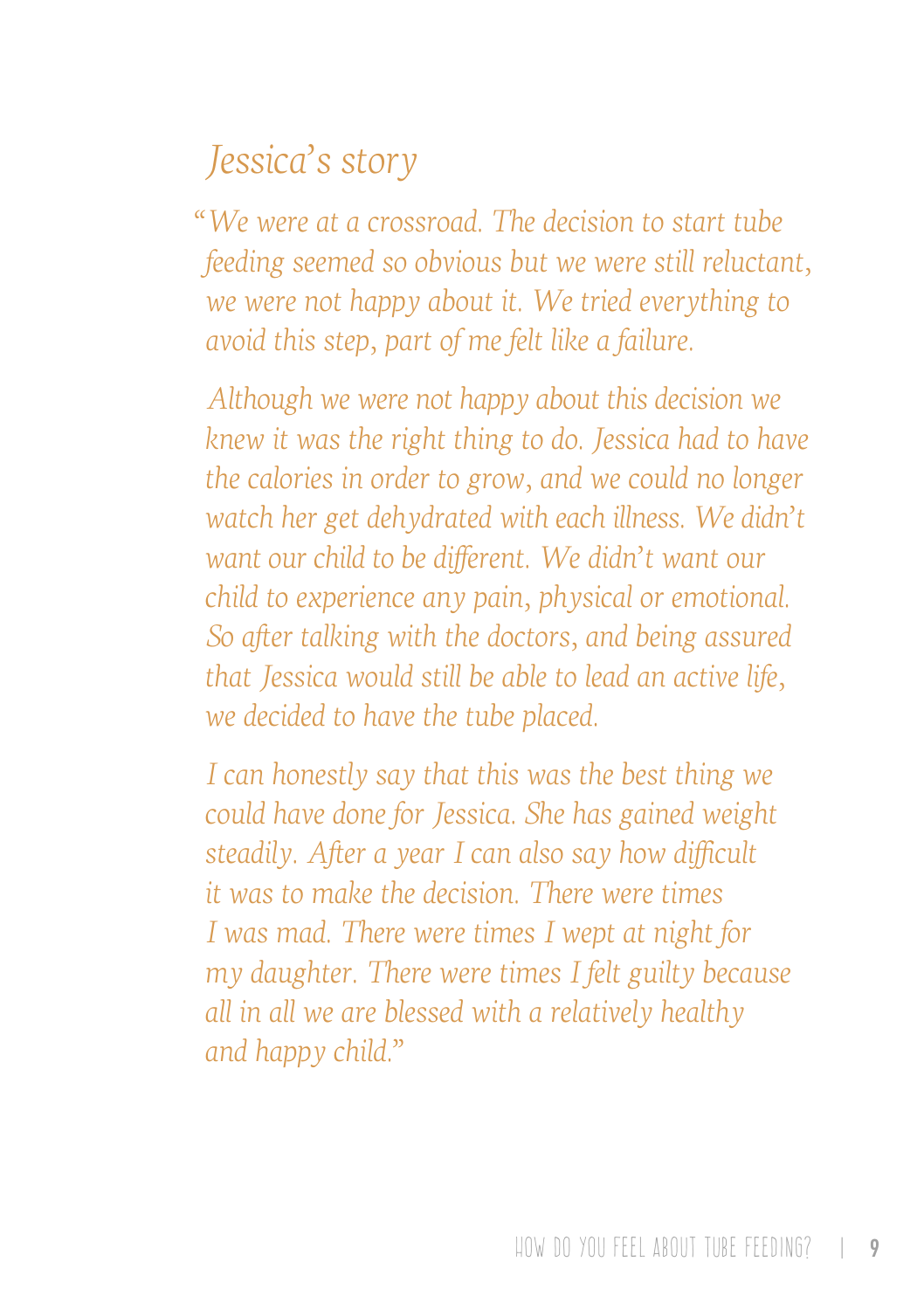# Dealing with day-to-day experiences



### Tube placement

"After Zack was fitted with his feeding tube we asked him all the time if he was feeling any pain or discomfort. He never once said that he was; other than feeding time it's almost like it isn't there."

**Please note** that the feeding tube should not hurt your child; however, it is important to take care of the tube as complications can occur that can cause your child discomfort or pain.



### **Visibility**

"We worried that the tube might get in the way and that Sara might play with it and pull it. In fact it's pretty well hidden and you can't even see it when we go out. We have taught Sara to be careful with the tube but to be honest it has never been a problem."



### Other foods

"I like to give Tom a little bit of food at mealtimes when the whole family is around the table. It's social time and allows him to enjoy the taste of different foods. Tube feeding is something we can do overnight or during the day when he is watching TV."

**Please note** that it is best to ask the doctor or dietitian if it is OK for your child to have foods by mouth before offering them.



### **Outdoors**

"It took us a while to get used to going out after the tube was fitted but now we do everything that we used to. She loves it. I think it was more a question of confidence."

**Please note** that it is a good idea to seek advice from your child's health care team before undertaking any outdoor activities.



### Support

"I found most of my support through parent associations and different tube feeding organisations. I speak to other parents online all of the time. Plus, any questions I might have there is an entire team of specialists who I can ask."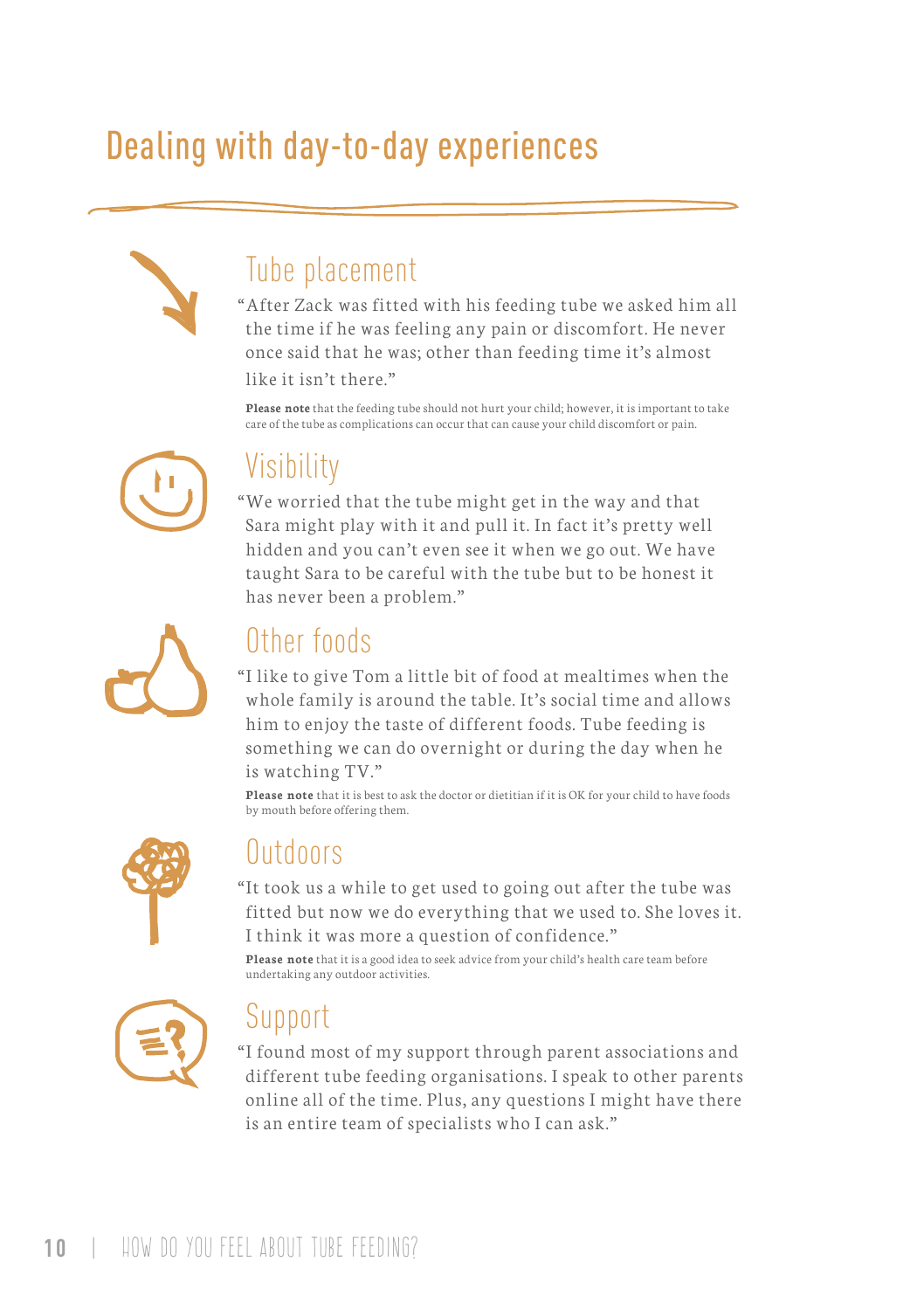# Information, advice and support about **tube feeding**

**www.pinnt.com www.cafamily.org.uk www.nutricia.co.uk www.tubefeeding.co.uk**

For more information please contact your **healthcare professional.**

### Reading materials

**The following are additional sources of information about tube feeding which you may find helpful:** 

### Making the decision to start tube feeding

For information about the range of tube feeding products available.



### A practical guide to tube feeding

For a more step by step approach focusing on the more practical aspects of tube feeding.

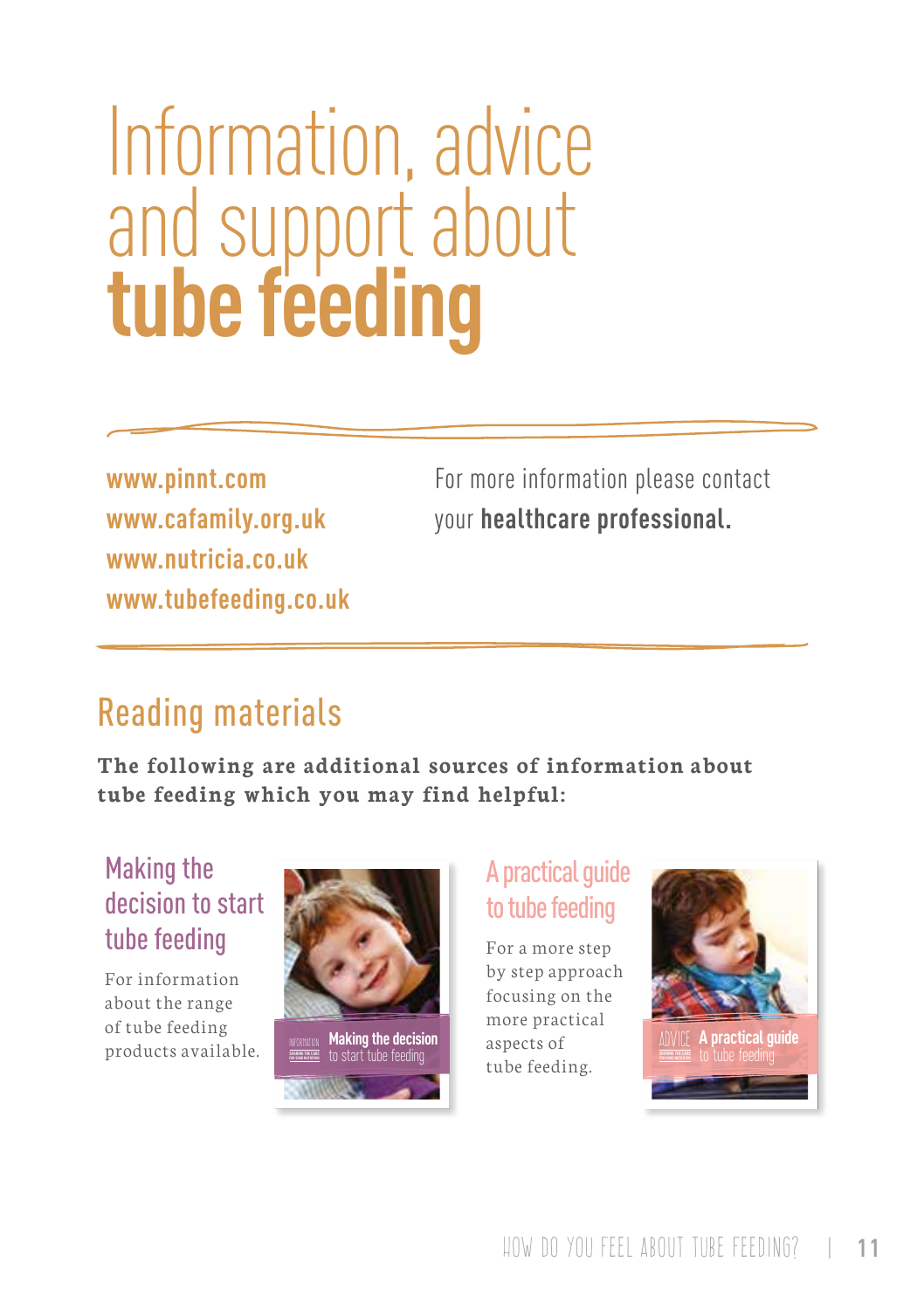# Glossary of terms

| <b>Bolus feeding</b>         | A feed that is volume-dependant given over a short period of time                                                                                                                                                                                                |  |  |
|------------------------------|------------------------------------------------------------------------------------------------------------------------------------------------------------------------------------------------------------------------------------------------------------------|--|--|
| Clamp                        | A small device which when pressed closed prevents leakage from the feeding tube                                                                                                                                                                                  |  |  |
| <b>Continuous feeding</b>    | A feed that is given at a pre-set rate, continuously for many hours via pump                                                                                                                                                                                     |  |  |
| <b>Endoscope</b>             | A thin and flexible tube that is passed through the mouth, and down towards the stomach<br>(for investigation and tube placement)                                                                                                                                |  |  |
| <b>Enteral feeding</b>       | Feed that passes directly into the stomach or intestines                                                                                                                                                                                                         |  |  |
| <b>Extension set</b>         | Plastic tubing which can be attached between the feeding set and the feeding tube                                                                                                                                                                                |  |  |
| <b>Feeding set</b>           | A plastic tube that is attached to the bag with the feed on one end and the tube or extension set on the other                                                                                                                                                   |  |  |
| Flush                        | Water given to clear the feeding tube/extension tube                                                                                                                                                                                                             |  |  |
| Gastric                      | Anything related to the stomach                                                                                                                                                                                                                                  |  |  |
| Gastrostomy                  | An opening through the abdominal wall into the gastric cavity                                                                                                                                                                                                    |  |  |
| Gastrostomy tube,<br>G-tube  | Feeding device through which formula, fluids and/or medication can be given. A G-tube is placed directly<br>into the stomach through an opening in the abdominal wall (stoma) and has balloon end                                                                |  |  |
| Gravity feeding              | Feeding that enters the stomach by force of gravity (i.e. placing the feed above the height<br>of the stomachl                                                                                                                                                   |  |  |
| Nasogastric tube,<br>NG-tube | A feeding device through which enteral feed, fluids and/or medication can be given directly into the stomach.<br>An NG-tube is inserted through the nose, passed down the oesophagus and enters directly into the stomach                                        |  |  |
| <b>Oesophagus</b>            | Referred to as the 'swallowing' tube - the path through which food and drink are moved from the mouth<br>to the stomach                                                                                                                                          |  |  |
| Oral                         | Anything related to the mouth                                                                                                                                                                                                                                    |  |  |
| Overnight feeding            | Feed that is typically given during night-time, often by pump                                                                                                                                                                                                    |  |  |
| Port                         | A capped opening at the end of the feeding set or extension set sized to fit a certain syringe                                                                                                                                                                   |  |  |
| Pump                         | A device that delivers feed through the tube at a rate set by you and volume                                                                                                                                                                                     |  |  |
| <b>Pump feeding</b>          | Feeding that is given using a pump                                                                                                                                                                                                                               |  |  |
| Stoma                        | A surgical opening in the abdomen                                                                                                                                                                                                                                |  |  |
| Syringe                      | A medical device used to administer or remove fluid                                                                                                                                                                                                              |  |  |
| <b>Trachea</b>               | The 'wind-pipe' that carries air from the mouth to the lungs                                                                                                                                                                                                     |  |  |
| Tube feed, formula           | Specifically formulated liquid nutrition that can be tailored to individual needs                                                                                                                                                                                |  |  |
| <b>Tube feeding</b>          | Supplemental nutrition through a special tube that enters directly into the stomach or intestine                                                                                                                                                                 |  |  |
| N J                          | An NJ tube is placed usually in hospital and can't be replaced in community. The tube is passed through<br>the nose down the oesophagus and into the small bowel                                                                                                 |  |  |
| <b>Button</b>                | A low profile gastrostomy it is skin level, and is retained by a small balloon inside the stomach. These devices<br>are usually changed every 3-6 months at home by a healthcare professional or yourselves if this is something<br>that you want to learn to do |  |  |
| PEG                          | A Percutaneous Endoscopic Gastrostomy tube which is placed under general anaesthetic. There is a bumper<br>inside to prevent it from coming out. The tube outside the body is approx 20-25cm long                                                                |  |  |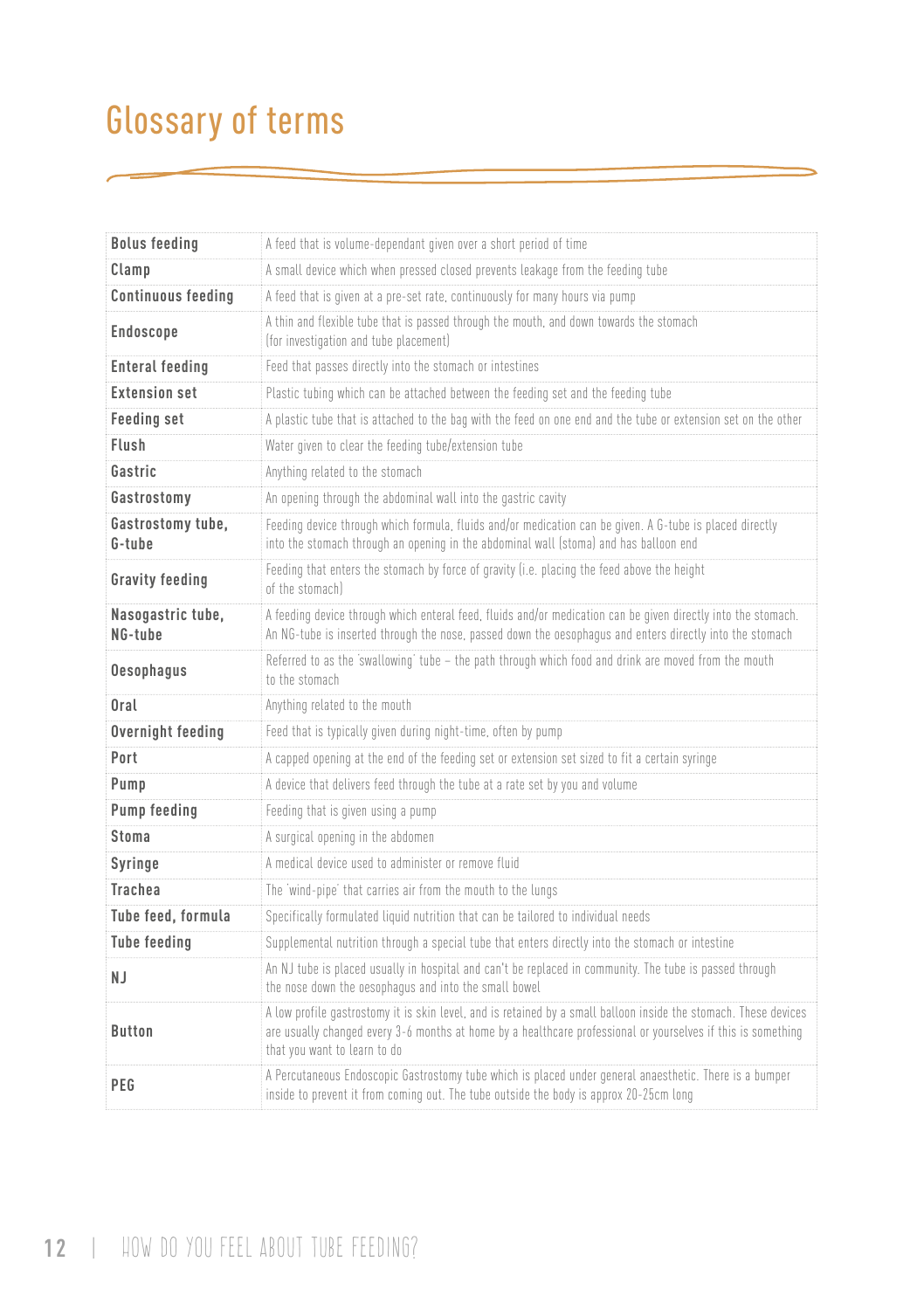# Your notes...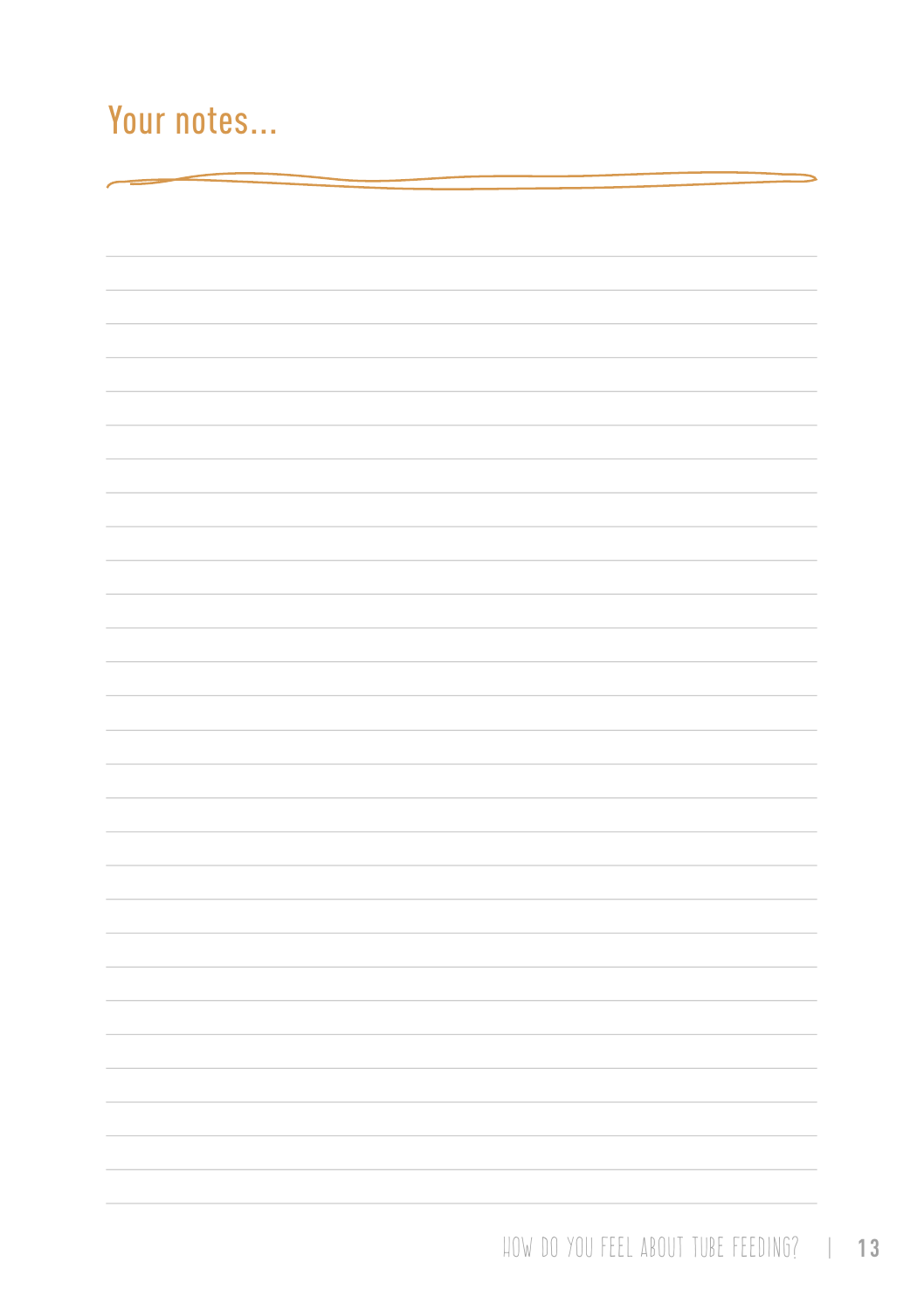# Your notes...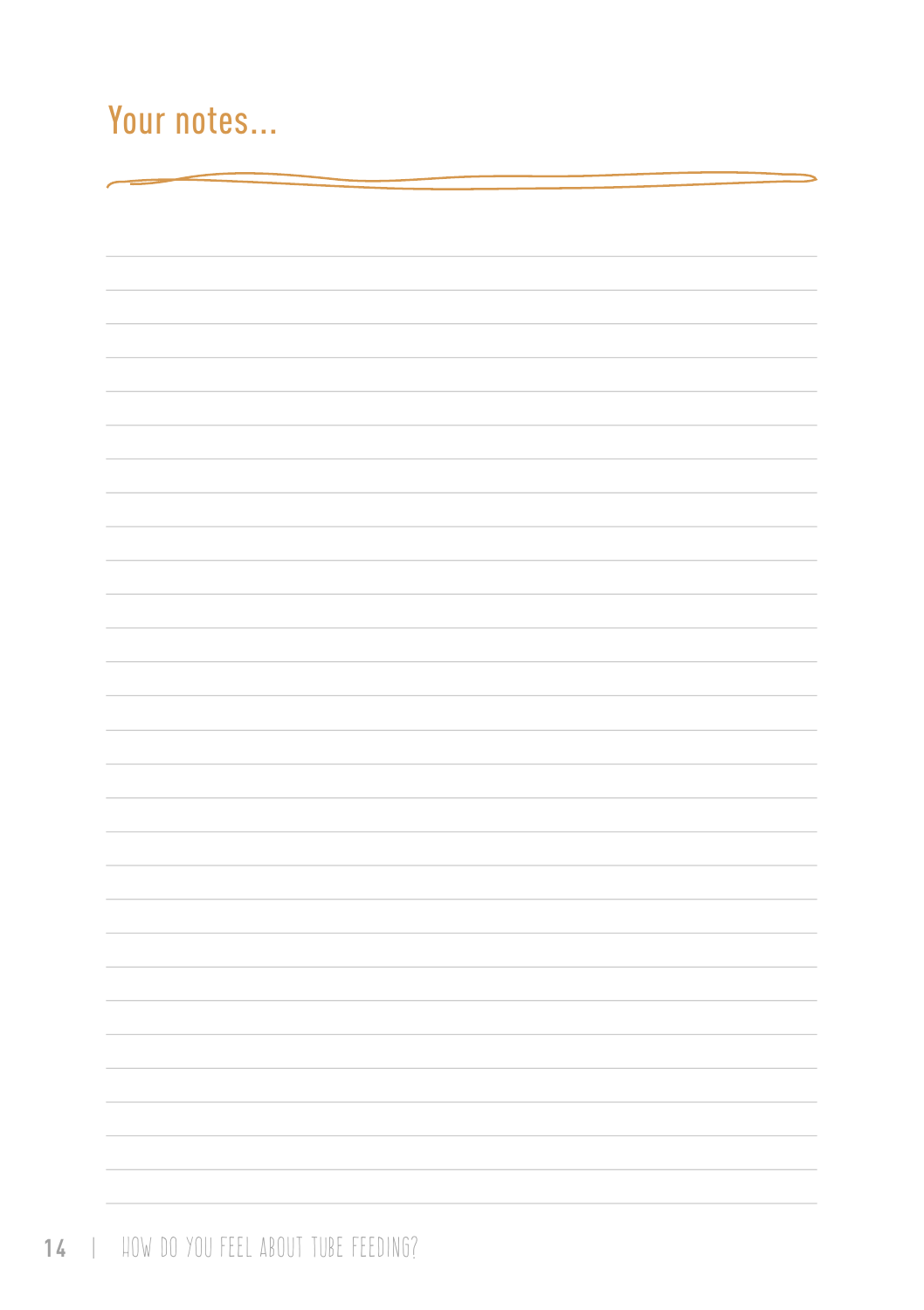### About Carers UK

#### **Carers UK makes life better for carers.**

- We're the UK's only national membership charity for carers
- We give expert advice, information and support
- We connect carers so no-one has to care alone
- We campaign together for lasting change
- We innovate to find new ways to reach and support carers

Visit us at our website to join us, help us, or access more resources: **www.carersuk.org** 

Call our advice line for expert information and advice about caring: **0808 808 7777** (open Monday to Friday, 10am-4pm) **advice@carersuk.org**